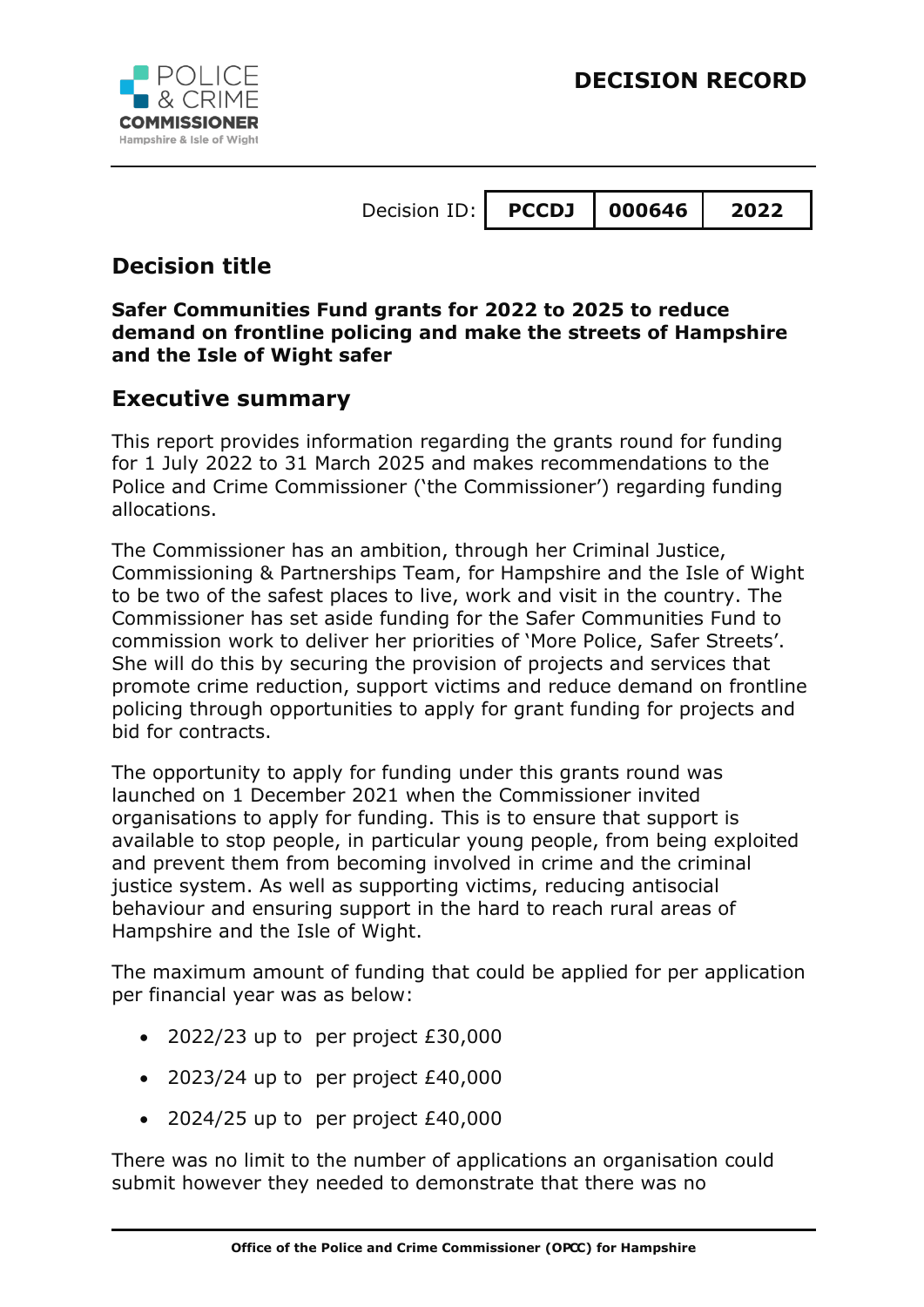

duplication of geographical service provision within Hampshire and the Isle of Wight. The continuation of funding of for projects into 2024/25 is subject to the project performance during 2022 to 2024 and still being strategically relevant.

The application window was launched on 1 December 2021 and closed Friday 14 January 2022 at 13:00. The Commissioning Team received 99 applications across a number of themes and geographical areas totalling £8,014,894. This far outweighed the amount of funding available.

# **Recommendations**

- 1. That the Police and Crime Commissioner agrees to approve the **45** grant awards at a cost of **£743,899**, as detailed in **Appendix 1** as the commissioning grants funding allocations for the period of 1 July 2022 – 31 March 2023. All of the grant awards recommended for approval represent the best value and prioritising of outcomes across the policing area, within the funds available.
- 2. That the Police and Crime Commissioner agrees to approve the **43** grant awards at a cost of **£979,304**, for the period of 1 April 2023 – 31 March 2024, as detailed in **Appendix 1.**
- 3. That the Police and Crime Commissioner agrees to approve the **42** grant awards at a cost of **£961,616**, for the period of 1 April 2024 – 31 March 2025, as detailed in **Appendix 1**, provided that officers are satisfied that the projects are performing well and continue to be strategically relevant.
- 4. That the Police and Crime Commissioner agrees to defer consideration of six applications detailed in **Appendix 2** while additional work is undertaken and agrees to ring-fence **£66,320** for these applications. The applications will be brought back to the Commissioner separately for a decision. All other bidders will be notified that their grant applications have been unsuccessful.

# **Statement on publication**

This Decision Record and Decision Request is suitable for publication. The supporting Decision Request appendices contain sensitive/confidential information and are therefore unsuitable for publication.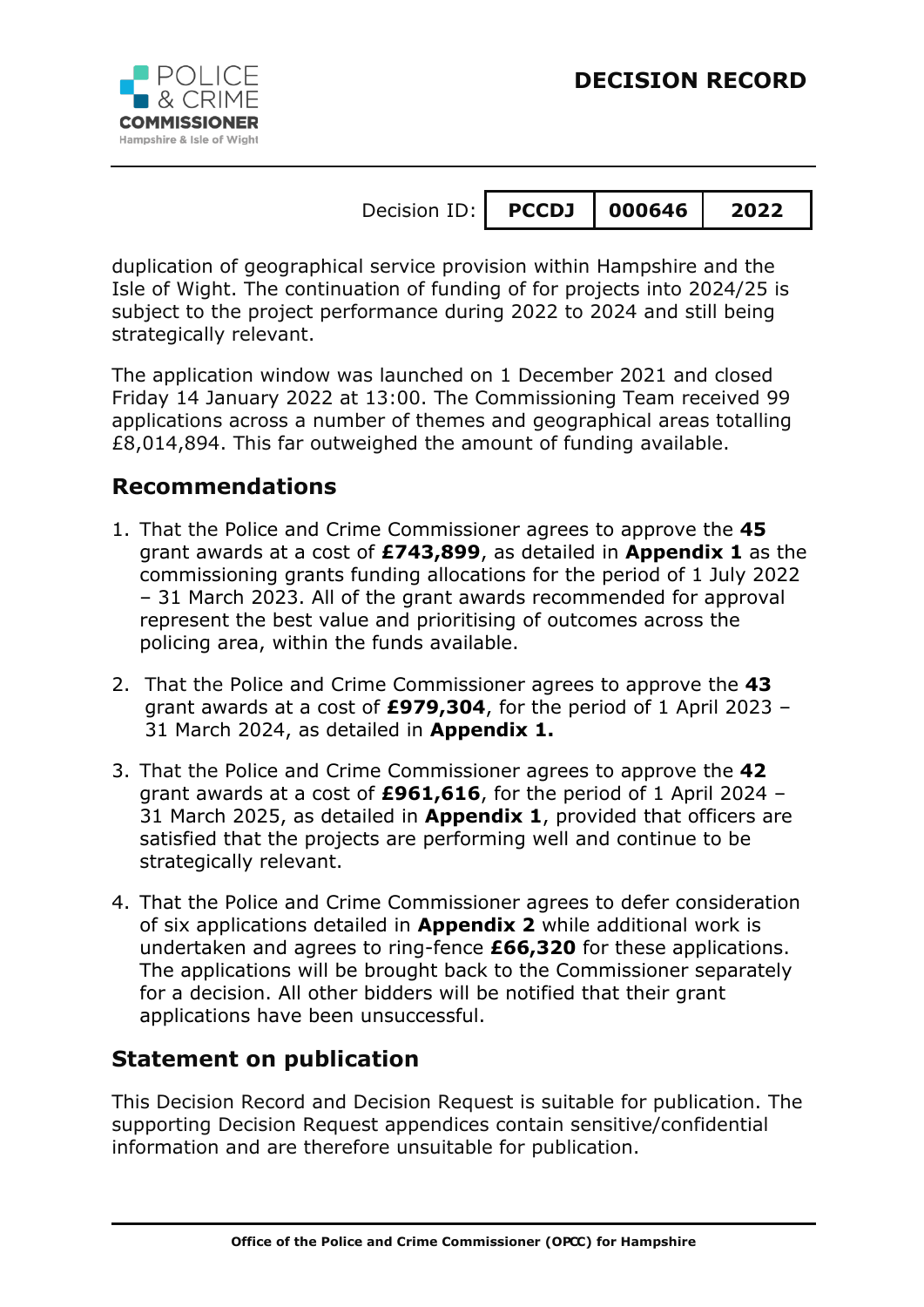

# **Police and Crime Commissioner approval**

I hereby **approve** the recommendation above.

Signature:

Name: **Donna Jones** Police and Crime Commissioner for Hampshire

Date: 5-Apr-22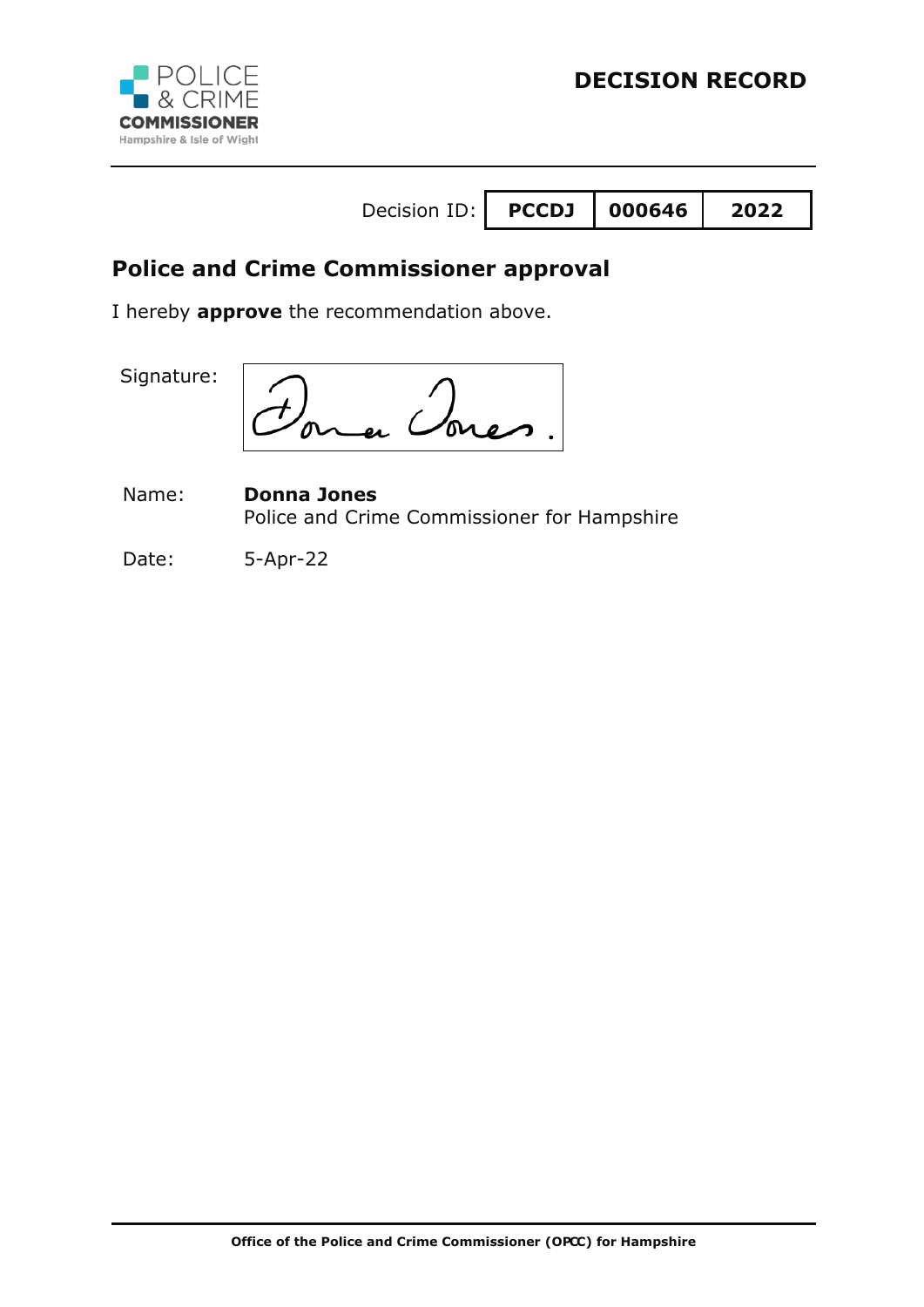



## **Decision title:**

**Safer Communities Fund grants for 2022 to 2025 to reduce demand on frontline policing and make the streets of Hampshire and the Isle of Wight safer.**

### **Requester details:**

Requester: Pippa Mears

Role title: Grants Administrative Officer

### **1 Strategic context**

The Commissioner has an ambition, through her Criminal Justice, Commissioning & Partnerships Team, to deliver her priorities of 'More Police, Safer Streets'. She will do this by securing the provision of services that promote crime reduction, support victims and reduce demand on frontline policing through opportunities to apply for grant funding for projects. The Commissioner has set aside funding for the Safer Communities Fund to commission work to deliver her priorities.

The Commissioner has already invested **£3,255,255 annually** in a number of contracts for the **2022/2025** period. The Commissioner has also invested a further £357,000 per year for the next three years to support the four Youth Offending Teams (YOTs) in Hampshire, Isle of Wight, Portsmouth and Southampton through Decision Request PCCDJ-000644-2022.

In order to support other services outside of those already in place, the Commissioner has pledge to support projects that empower partners and potential partners through the opportunity to apply for grant funding.

The amounts being recommended to allocate under this grants round are as follows:

- $\bullet$  2022/23 £743,899
- 2023/24 £979,304
- 2024/25 £961,616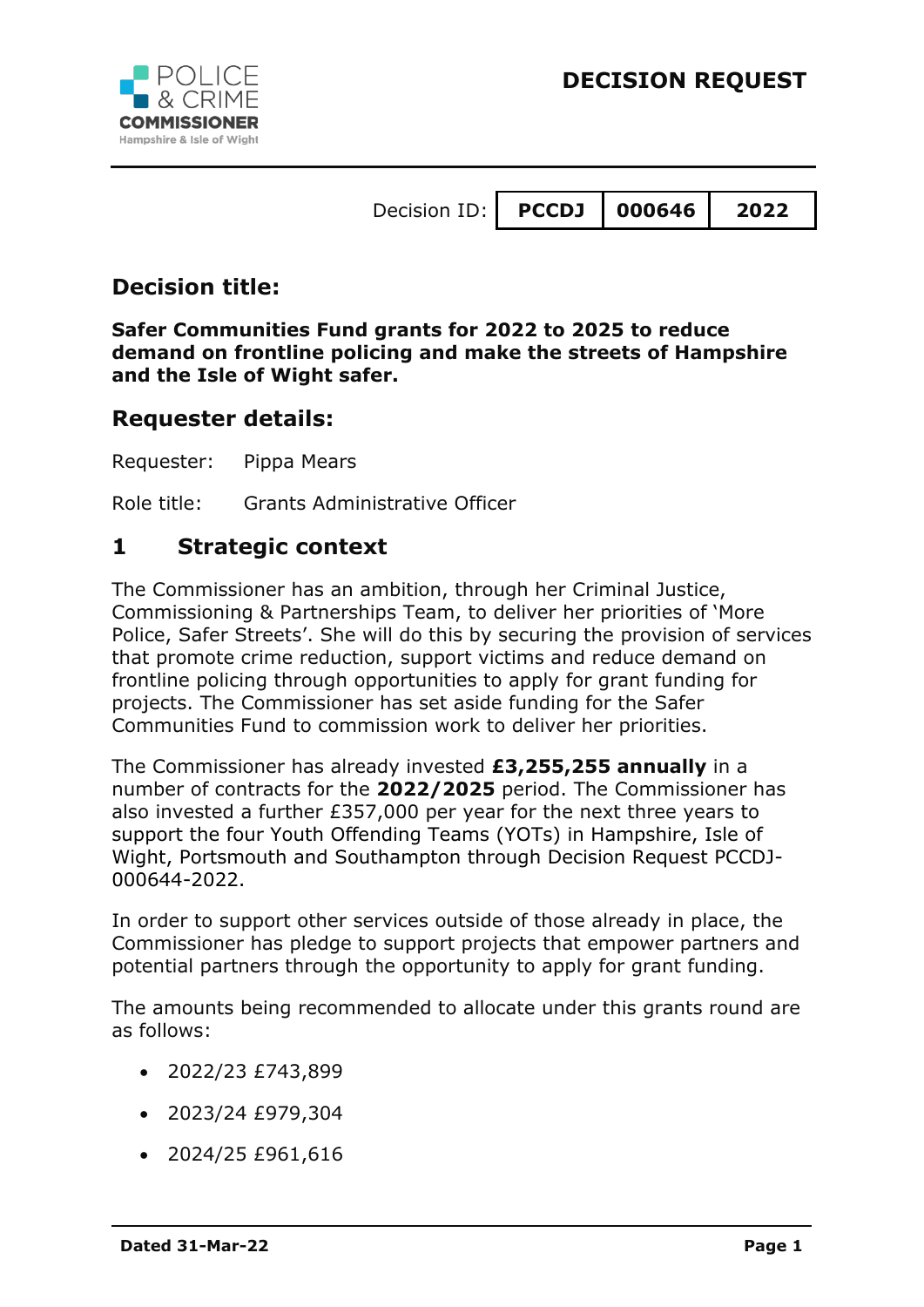

An additional £66,320 is being recommended to be ring-fenced for six applications that are to be deferred while additional work is undertaken.

Launch of the Safer Communities Fund

The opportunity to apply for funding under this grants round was launched on 1 December 2021 when the Commissioner invited organisations to apply for funding. This is to ensure that support is available to stop people, in particular young people, from being exploited and prevent them from becoming involved in crime and the criminal justice system. As well as supporting victims, reducing antisocial behaviour and ensuring support in the hard to reach rural areas of Hampshire and the Isle of Wight.

A 'Guide to applying for funding' document was made available which provided guidance on the available opportunities and exclusions when applying for funding. It also provided the eligibility criteria and information on how the applications would be scored.

The maximum amount of funding that could be applied for per application per financial year was as below:

- $\bullet$  2022/23 up to per project £30,000
- $\bullet$  2023/24 up to per project £40,000
- $\bullet$  2024/25 up to per project £40,000

There was no limit to the number of applications an organisation could submit however they needed to demonstrate that there was no duplication of geographical service provision within Hampshire and the Isle of Wight.

Applicants were strongly advised to approach their local Community Safety Partnership (CSP) representatives to seek support for their project. If the application was relating to domestic abuse or sexual crime, applicants were also advised to discuss their bid with the relevant local lead authority officer to ascertain if there was a need for such a service in their geographical area.

The application window was open for 29 working days and closed on Friday 14 January 2022, this was to allow extra time for applicants due to the Christmas period. A total of 99 applications were received, across a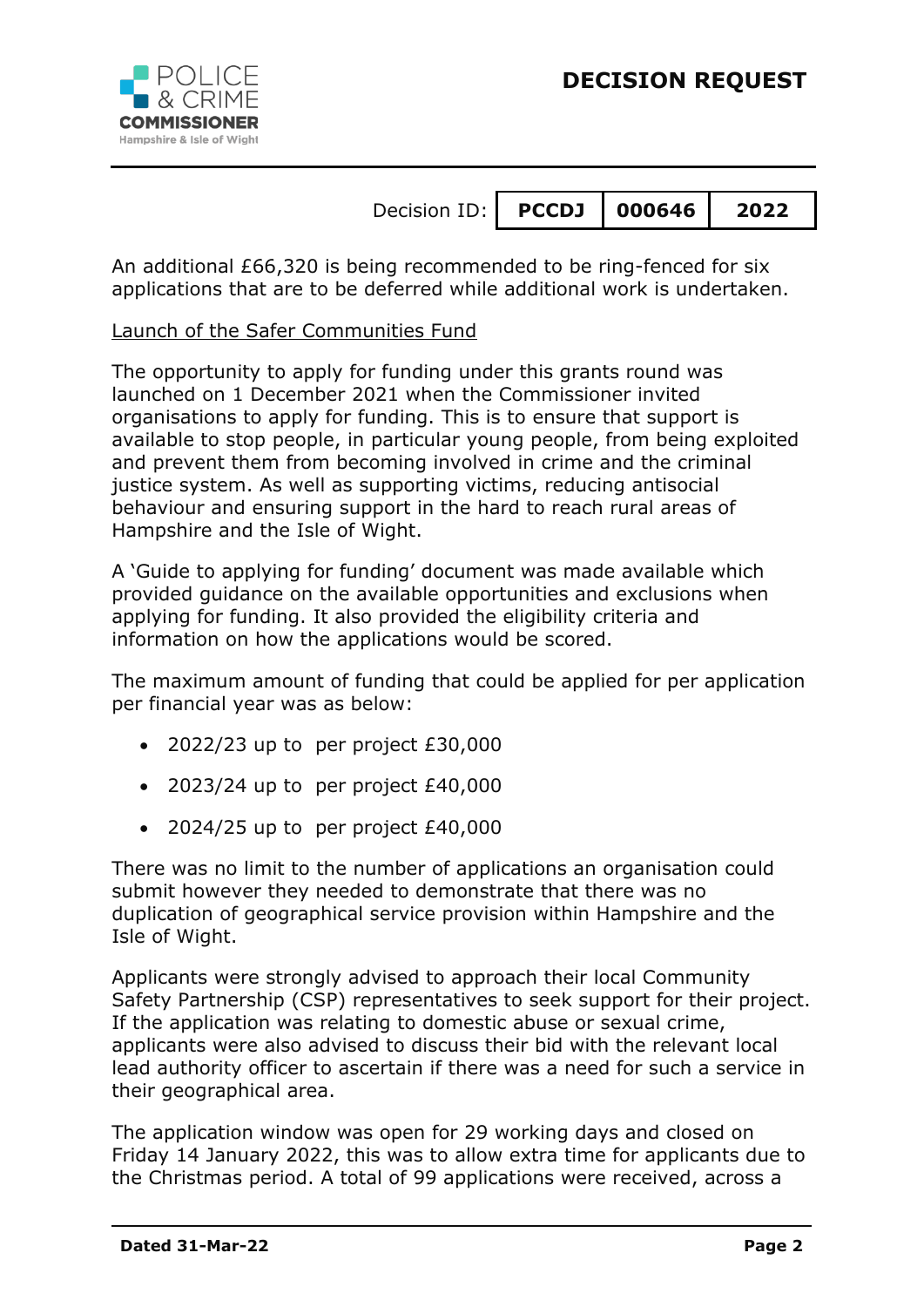

number of themes, and were worth a total of £8,014,894, far outweighing the amount of funding available.

#### Application Assessment Process

A rigorous process was followed to assess and score the applications. The first stage was to consult with the fourteen Community Safety Partnerships (CSPs) from across Hampshire and Isle of Wight. Applications relating to the CSP's area were sent to the CSP managers in advance and then discussed with them at a Teams meeting to ensure that the Commissioning Team harnessed the knowledge and intelligence of those people with direct experience of what is needed in their area. The Commissioning Team also consulted with partners, such as the domestic abuse and sexual crime commissioners, who specialise in some of the themes the applications related to, avoiding duplication of services.

Theme leads and District Commanders from Hampshire Constabulary were also consulted about each application on the need and suitability of the project being applied for. This information was fed into the evaluation and scoring process.

The applications were assessed following clear, fair and transparent process. They were scored using only the information provided within the applications against the criteria provided in the 'Guide to applying for funding' document.

Furthermore, applications have been scrutinised for suitability in financial terms, business costings and staffing provision. Using population and crime statistics, a fair and proportionate distribution of funding has been achieved, both between themes and geographical areas. This has been influenced, however, by the number of bids submitted. Where it is apparent there is a gap in service provided in certain areas, the Commissioning Team recommend further promotion of future grants rounds in these areas to reach more organisations.

#### Rationale for scoring

In order to ensure that the applications aligned with the Commissioner's Police and Crime Plan priorities, priority was given to projects under the theme of Crime Prevention, Preventing Youth Crime and Exploitation, Reducing Offending and Tackling antisocial behaviour by having the lower threshold for a minimum score, whilst still ensuring that they did not provide a risk. The 'Guide to applying for funding' document advised that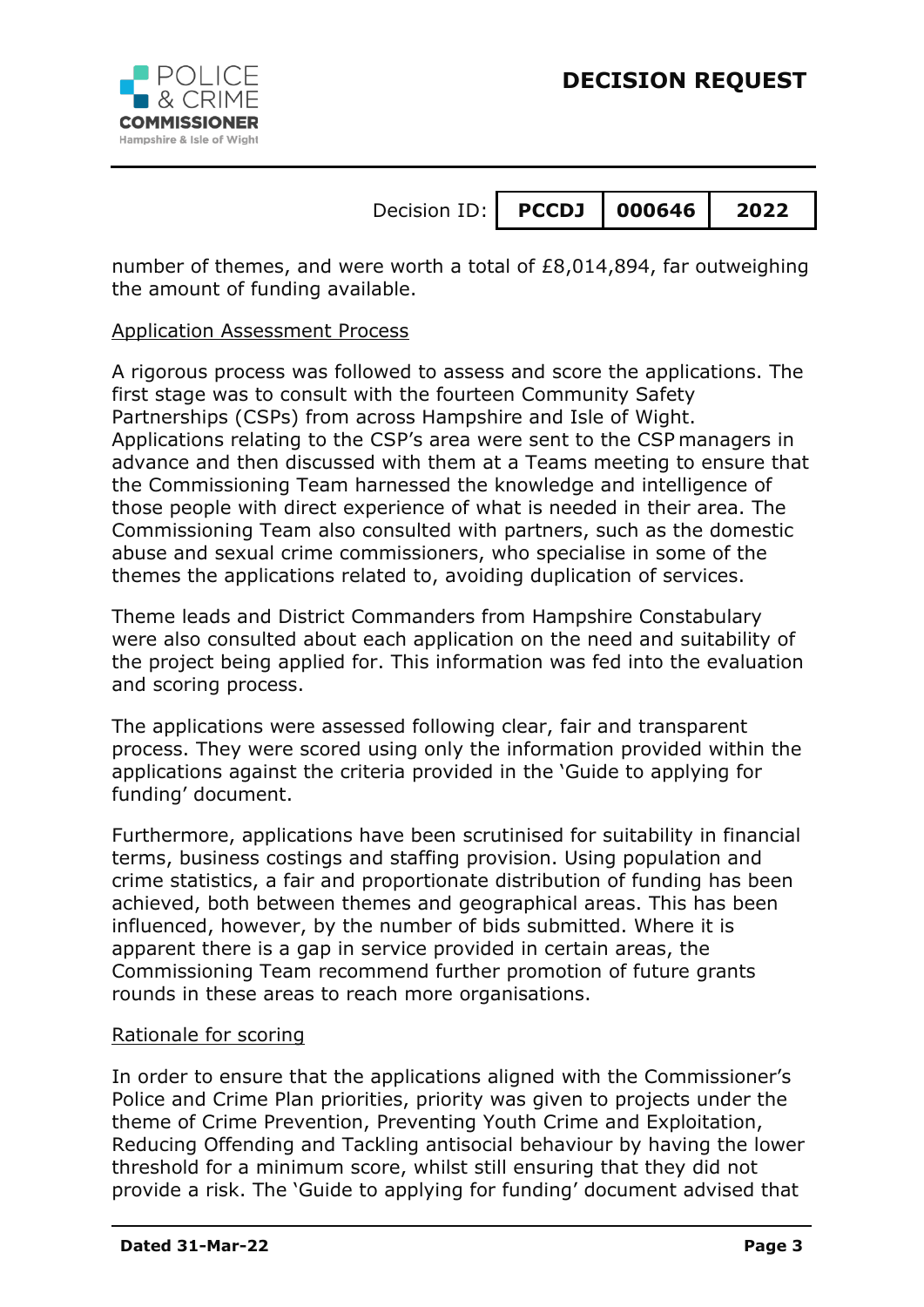

the key theme under this grants round would be the Preventing youth crime and exploitation theme and made it clear that the Commissioner was particular keen to support projects that reduced the number of young people committing crime and antisocial behaviour.

Any application that scored lower than the minimum score was then deemed unsuccessful and was not be recommended to the Commissioner for funding.

Any application that achieved the minimum score or above was then reviewed against other applications for the same geographical area to ensure there was a fair spread across the 14 Community Safety Partnership areas. If it was deemed that there were too many projects for the same theme in a geographic area, the views of the Community Safety Partnership were considered in prioritising applications. Consideration was then taken on the level of funding requested and how the project could be delivered with a certain reduction in funding, either 25% reduction or 50% reduction, if necessary. The assessment of the 99 applications has resulted in the recommendation that the allocation across the Commissioning Themes are as follows: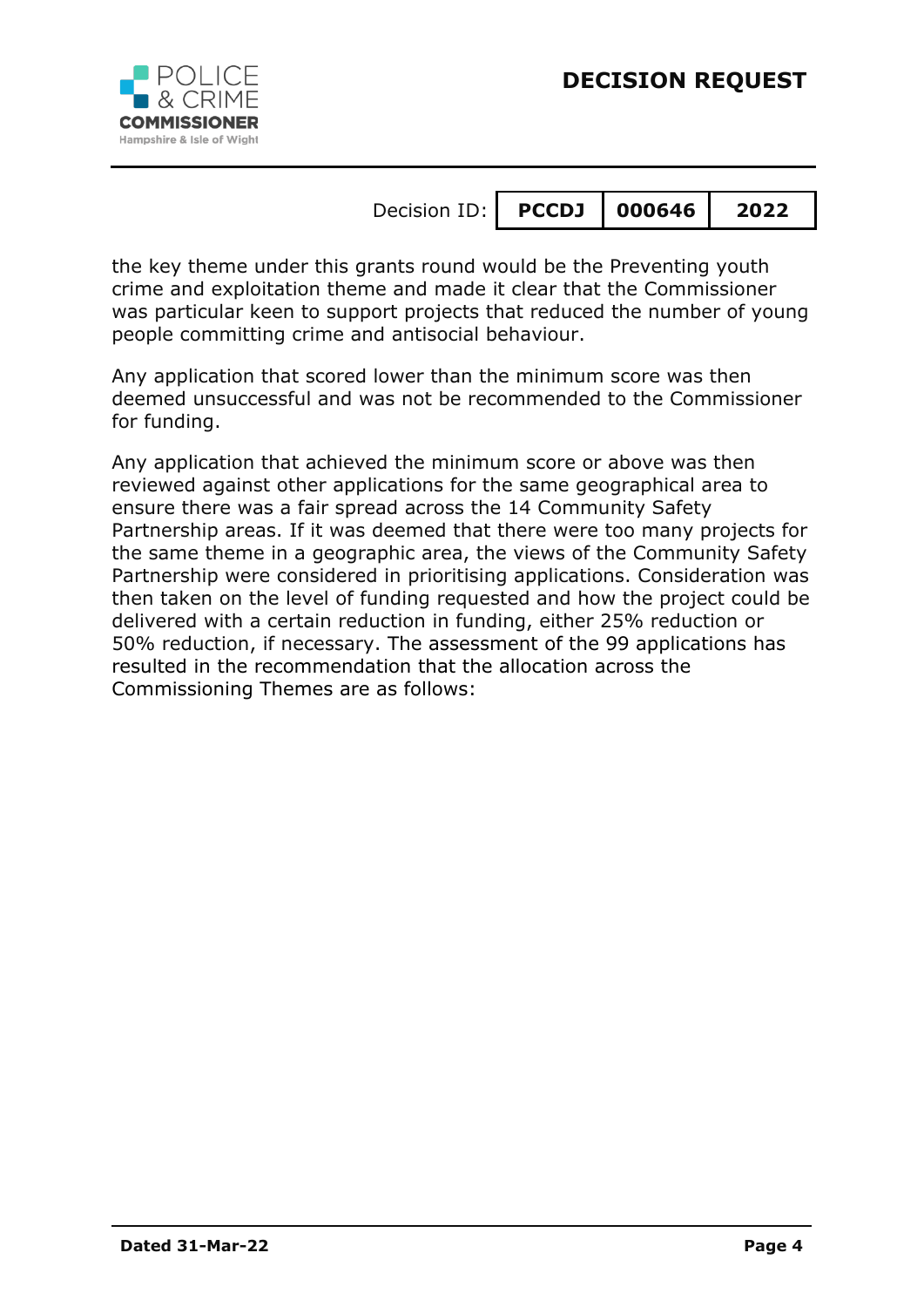

### **Table 1 - Breakdown of proposed funding by Commissioning Theme**

| <b>Commissioning</b><br><b>Theme</b>             | <b>Number</b><br><b>Proposed</b><br>for<br>2022/23 | Amount<br><b>Proposed</b><br>for<br>2022/23 | <b>Number</b><br><b>Proposed</b><br>for<br>2023/24 | Amount<br><b>Proposed</b><br>for<br>2023/24 | <b>Number</b><br><b>Proposed</b><br>for<br>2022/23 | Amount<br><b>Proposed</b><br>for<br>2022/23 |
|--------------------------------------------------|----------------------------------------------------|---------------------------------------------|----------------------------------------------------|---------------------------------------------|----------------------------------------------------|---------------------------------------------|
| Crime<br>Prevention                              | $\overline{4}$                                     | £31,545                                     | 4                                                  | £43,525                                     | 4                                                  | £44,860                                     |
| Equality and<br>Inclusion                        | $\mathbf{1}$                                       | £12,000                                     | $\mathbf{1}$                                       | £16,000                                     | $\mathbf{1}$                                       | £17,000                                     |
| Hidden Harm                                      | $\mathbf{1}$                                       | £24,000                                     | $\mathbf{1}$                                       | £32,000                                     | $\mathbf{1}$                                       | £32,000                                     |
| Preventing<br>Youth Crime and<br>Exploitation    | 23                                                 | £417,636                                    | 23                                                 | £585,673                                    | 23                                                 | £589,450                                    |
| Reducing<br>Reoffending                          | 7                                                  | £122,650                                    | 6                                                  | £129,000                                    | 6                                                  | £129,200                                    |
| <b>Tackling</b><br>Antisocial<br>Behaviour (ASB) | 3                                                  | £23,800                                     | 2                                                  | £20,670                                     | 2                                                  | £21,170                                     |
| Violence Against<br>Women and<br>Girls           | 6                                                  | £112,268                                    | 6                                                  | £152,436                                    | 5                                                  | £127,936                                    |
| <b>Total</b>                                     | 45                                                 | £743,899                                    | 43                                                 | £979,304                                    | 42                                                 | £961,616                                    |

Further information regarding the breakdown of the applications against theme and geographical area can be found in **Appendix 3**.

### Performance Monitoring and Evaluation

Performance information will be collected on a quarterly basis from each project and assessed by the Business Team in conjunction with the Criminal Justice, Commissioning & Partnerships Team.

If any questions arise or discrepancies are found within the performance information, these will be raised with the grant recipient to answer. If further information is required to evidence/support the performance of the project, it will also be requested from the grant recipient.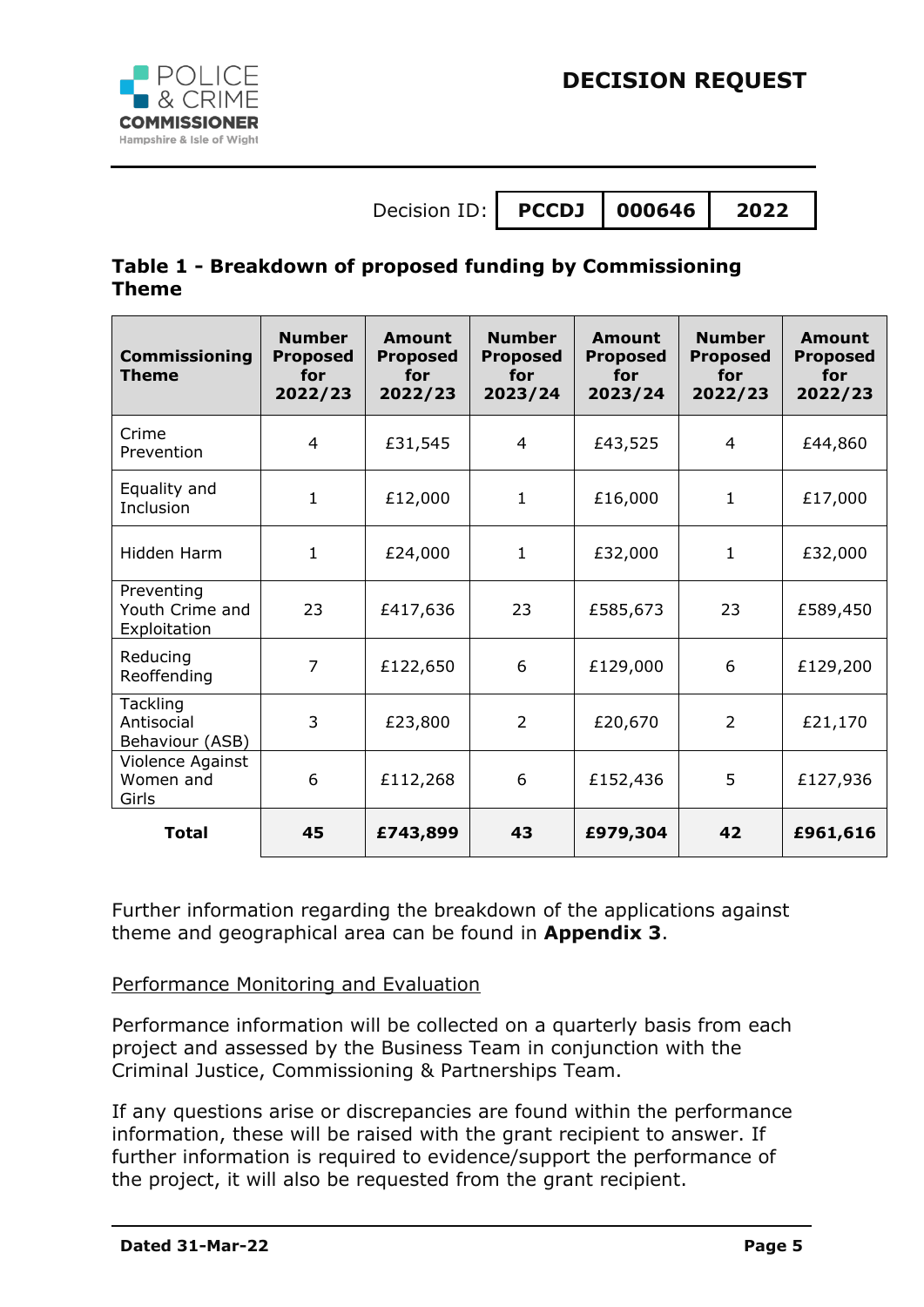

Furthermore, the project may be visited (in person or virtually) by members from the Business Team to observe delivery first hand, talk with service users and meet the team delivering the project.

The level of data requested in relation to each individual project will increase in line with the level of funding they receive. All projects will also be asked to provide a case study per annum and every six months a financial breakdown of how they have used their funding.

These data requirements are detailed in the grant agreement that each project receives.

#### Lessons learned

CSP leads would like to receive a report on the performance of all projects funded in the previous grants round in order to inform their decision making when giving their support to projects in future grants rounds.

### **2 Options appraisal**

There are two ways in which the Commissioner supports services. Grants with grant agreements and procurement leading to contracts.

Grants are generally more flexible, short term and for less money than contracts. They are less rigorous in terms of specification and are therefore more appropriate for smaller voluntary organisations providing local services.

Contracts are appropriate for core services which the Commissioner wants to ensure are available, often to safeguard the people most vulnerable to crime. Contracts require a rigorous and open procurement process with a clear specification.

### **3 Timescales**

The funding for the Safer Communities Fund is for the period of 1 July 2022 and 31 March 2024, with an option for an additional 12 months funding if the projects are performing well and are still strategically relevant. Applicants will be informed of the result of their application at the end of April, with grant agreement forms being sent out shortly after.

It is important that this Decision Request is agreed by the mid-April so that applicants can be made aware of the result at the end of April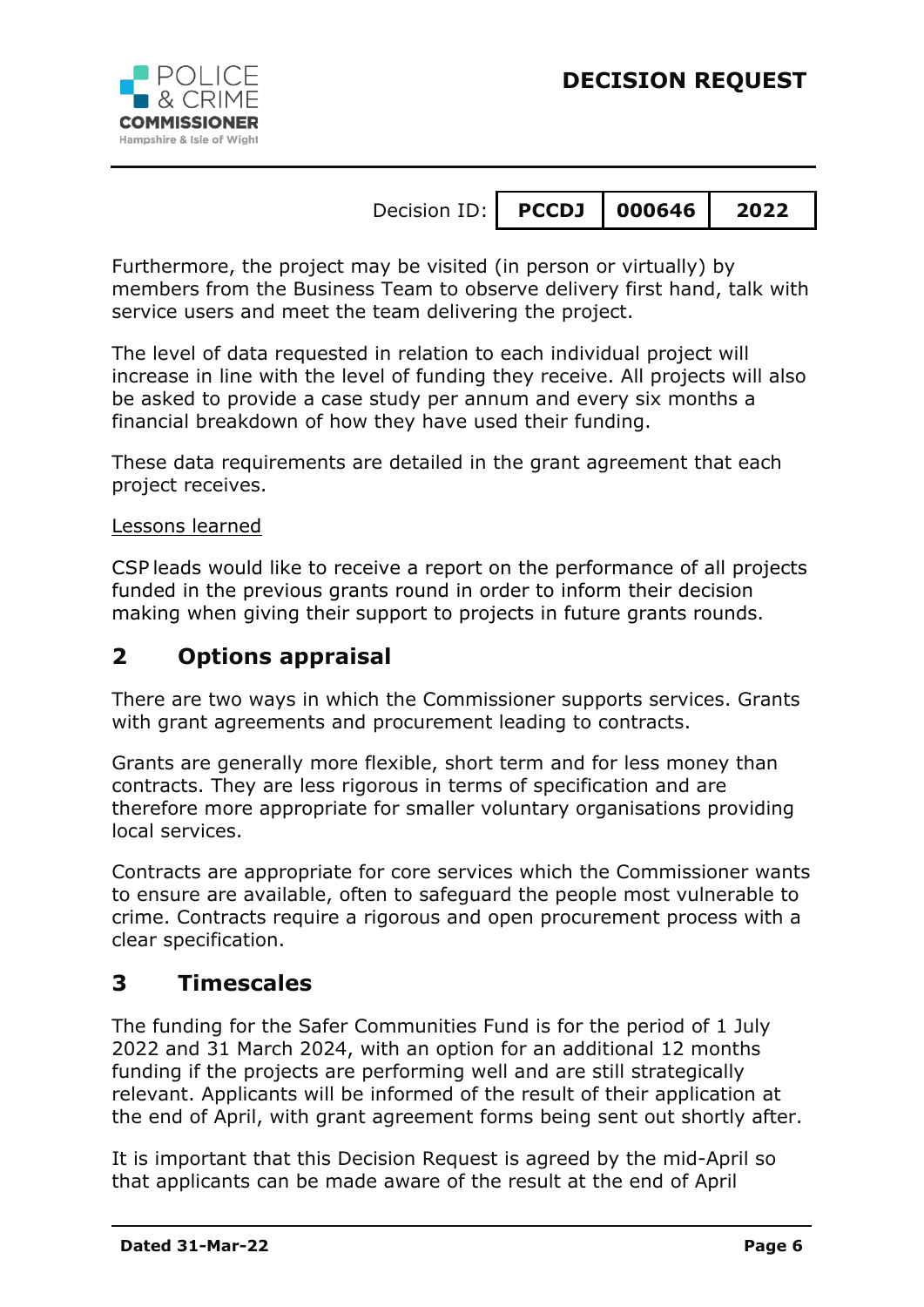

allowing them time to either start planning their project implementation, or if unsuccessful put provisions in place to scale back their project.

# **4 Financial and resourcing implications**

This proposal has financial implications of £2,684,818 over a three year period and it is recommended that the funding be allocated from the Commissioning budget.

The funding will be provided to the successful applicants for either nine months, one year and nine months or two years and nine months only (subject to the funding periods applied for) and there will be no expectation of future funding. At the end of the funding period, applicants will be required to apply for funding again under a fair and transparent process.

| <b>Total cost</b> | E2,684,818 |
|-------------------|------------|
|-------------------|------------|

**Timeframe funding required for** | July-2022 to March-2025

### **Table 2 - Funding allocation in each financial year**

|         | 2022-23  | 2023-24  | 2024-25  |
|---------|----------|----------|----------|
| Capital | £0       |          |          |
| Revenue | £743,899 | £979,304 | £961,616 |

#### **Table 3 - Funding source - Capital and Revenue**

|                            | Capital<br>(insert 'Yes' if applicable) | <b>Revenue</b><br>(insert 'Yes' if applicable) |
|----------------------------|-----------------------------------------|------------------------------------------------|
| Transformation reserve     |                                         |                                                |
| Commissioner's reserve     |                                         |                                                |
| Commissioning budget       |                                         | Yes                                            |
| Approved capital programme |                                         |                                                |
| General fund               |                                         |                                                |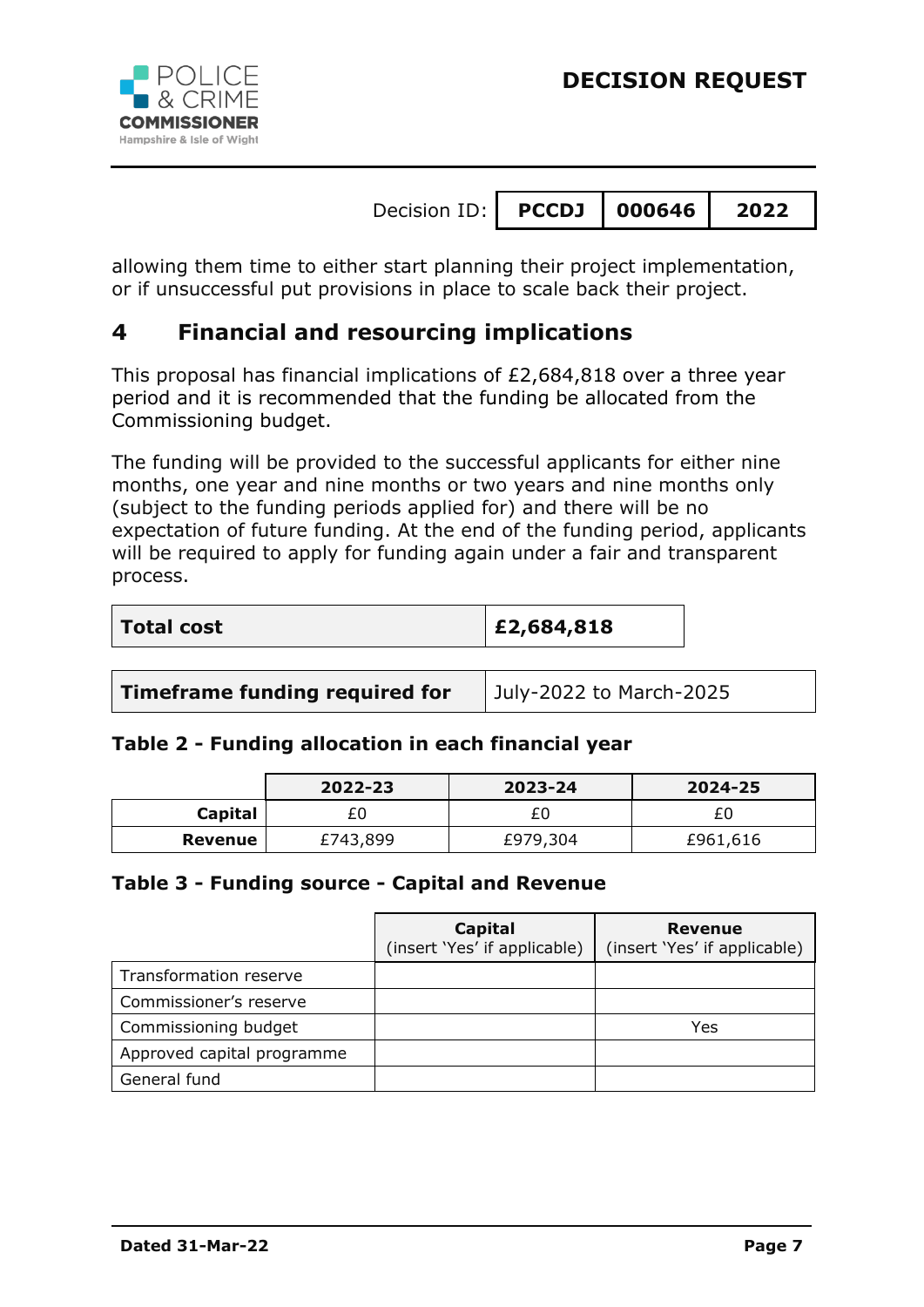



# **5 Communications and engagement implications**

Following the agreement of the proposed funding allocations, detailed discussions between the Business Team and the Criminal Justice, Commissioning & Partnerships Team will be required to ensure that information around the successful applications is circulated in the most appropriate way. Information on all the successful applications will also be provided to all relevant partners.

The projects supported by the Commissioner will be given a sharper focus and will be promoted as much as possible to the communities of Hampshire and the Isle of Wight. The website and social media will be a key tool in the promotion of the work of each individual project supported by the Commissioner.

The Business Team have been involved in the drafting of the Grant Agreement to ensure that, where appropriate, the Commissioner's branding is used in connection to the projects that are being funded.

# **6 Legal implications**

Under S.143 of the Anti-social Behaviour, Crime and Policing Act 2014, the Commissioner may provide or arrange for the provision of services to secure or contribute to securing crime and disorder reduction or which help victims or witnesses of, or other persons affected by, offences and antisocial behaviour. These arrangements may include the making of grants subject to such conditions as the Commissioner thinks appropriate. Funding awards will be subject to a written agreement setting out the terms and conditions on which payment is made.

# **7 Risks and mitigation**

The process used to assess the applications has been rigorous and transparent and fully in accordance with guidance from Internal Audit. Applications have also been scrutinised for sustainability in financial terms, business costings and staffing provision. Furthermore, funding allocations have also been allocated using a fair and proportionate distribution between themes and geographical areas using population and crime statistics, where possible.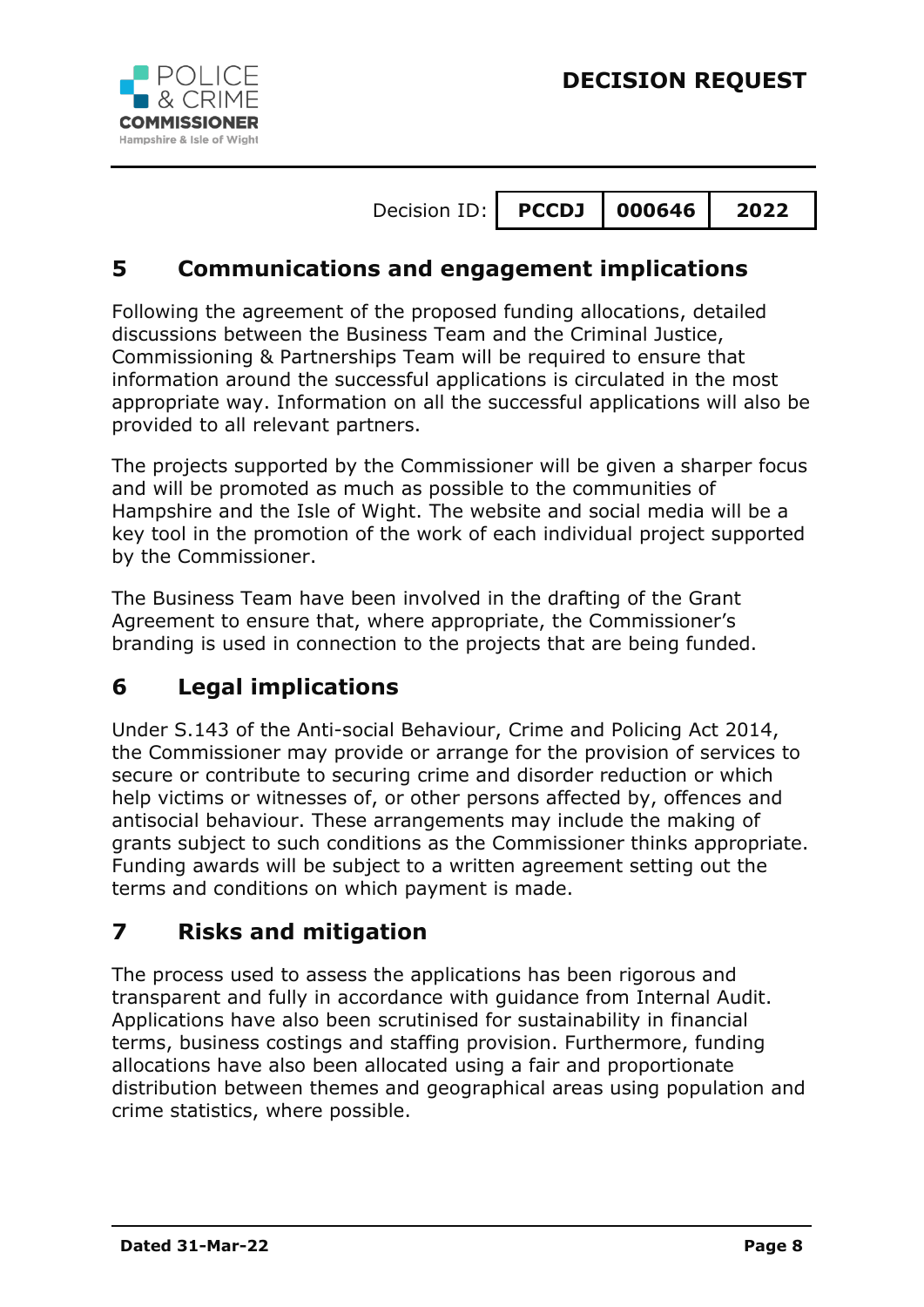

# **8 Strategic policing requirement**

The investment in projects and services to support victims of crime and reduce offending will contribute towards reducing the demand on policing across Hampshire and the Isle of Wight.

Members of Hampshire Constabulary were consulted on all of the applications made under the Safer Communities Fund regarding the need and suitability of the projects. This was fed into the scoring process for each application. This process has allowed the Criminal Justice, Commissioning & Partnerships Team to further consider policing priorities and ensure that the applications support and reduce the demand on frontline policing.

# **9 Equalities**

Every applicant is asked to outline, and is assessed on, how their project will contribute towards the elimination of unlawful discrimination, the advancement of equality of opportunity for everyone, including those having a protected characteristic and the fostering of good relations between all including those having a protected characteristic. Applicants were asked to provide specific information on how their project worked with, or could be adapted to work with, people with protected characteristics. A question was also included, and scored against, to ascertain whether a project was inclusive of persons with a relevant protected characteristic or if it excluded any group. If the project did exclude any group, the organisation was asked to outline the basis of the exclusion to ensure that the use of an exemption was a proportionate means to achieve a legitimate aim.

This was also included in the Guide of Applying for Funding document as an application theme. The Commissioner invited applications specifically for innovative projects that supported equality and inclusion, within the criminal justice system and supported services for victims, for people with protected characteristics.

The responses within the applications were taken into account during the assessment process and scored according to their response. Any application that did not score at least an 'adequate' score for the Equality & Inclusion questions were deemed unsuccessful as they did not meet the Commissioner's legal obligations set out in Section 149 of the Equality Act 2010 (Public Sector Equality Duty). Therefore all of the recommended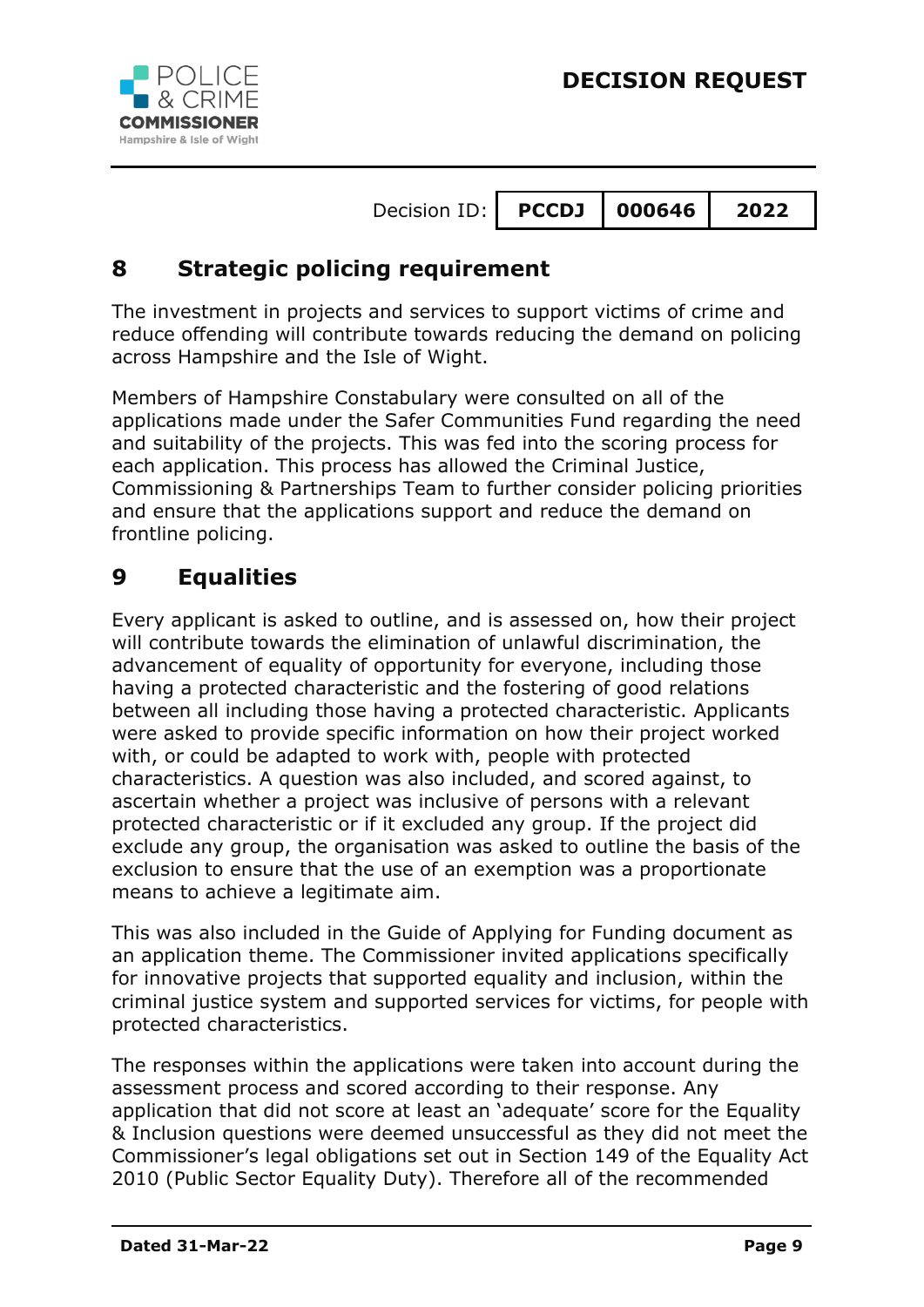



applications met the standard required in order to satisfy the Commissioner's public sector equality duty under s149 of the Equality Act 2010.

# **10 Data Protection implications**

The only General Data Protection Regulations (GDPR) implications associated with this decision request is that the Criminal Justice, Commissioning & Partnerships Team holds the information of the organisations that applied for funding under this grant round. This includes names, addresses, phone numbers, email addresses and bank details for the successful applicants. This information is stored and will be destroyed according to the Police and Crime Commissioner's Office's data security policy.

The Police and Crime Commissioner's Office will not hold any personal information of service users of the projects funded through the Safer Communities Fund. This will be held by the organisations providing the projects and each organisation funded complies with GDPR regulations as per their safeguarding checklist and grant agreement.

# **11 Publication status**

This report is suitable for publication.

Appendices 1-3 contain confidential information and are therefore unsuitable for publication.

# **12 Personnel consulted**

The following personnel were consulted on the Decision Request.

**Table 4 - Personnel consulted**

| <b>Role</b>                                                 | <b>Organisation</b> | <b>Confirmation of</b><br>consultation |
|-------------------------------------------------------------|---------------------|----------------------------------------|
|                                                             |                     | (insert 'Yes' if applicable)           |
| Deputy Police and Crime Commissioner                        | <b>OPCC</b>         |                                        |
| <b>Chief Executive</b>                                      | <b>OPCC</b>         | Yes                                    |
| Deputy Chief Executive / Criminal Justice<br>Portfolio Lead | <b>OPCC</b>         | Yes                                    |
| <b>Chief Finance Officer</b>                                | OPCC (HCC)          | Yes                                    |